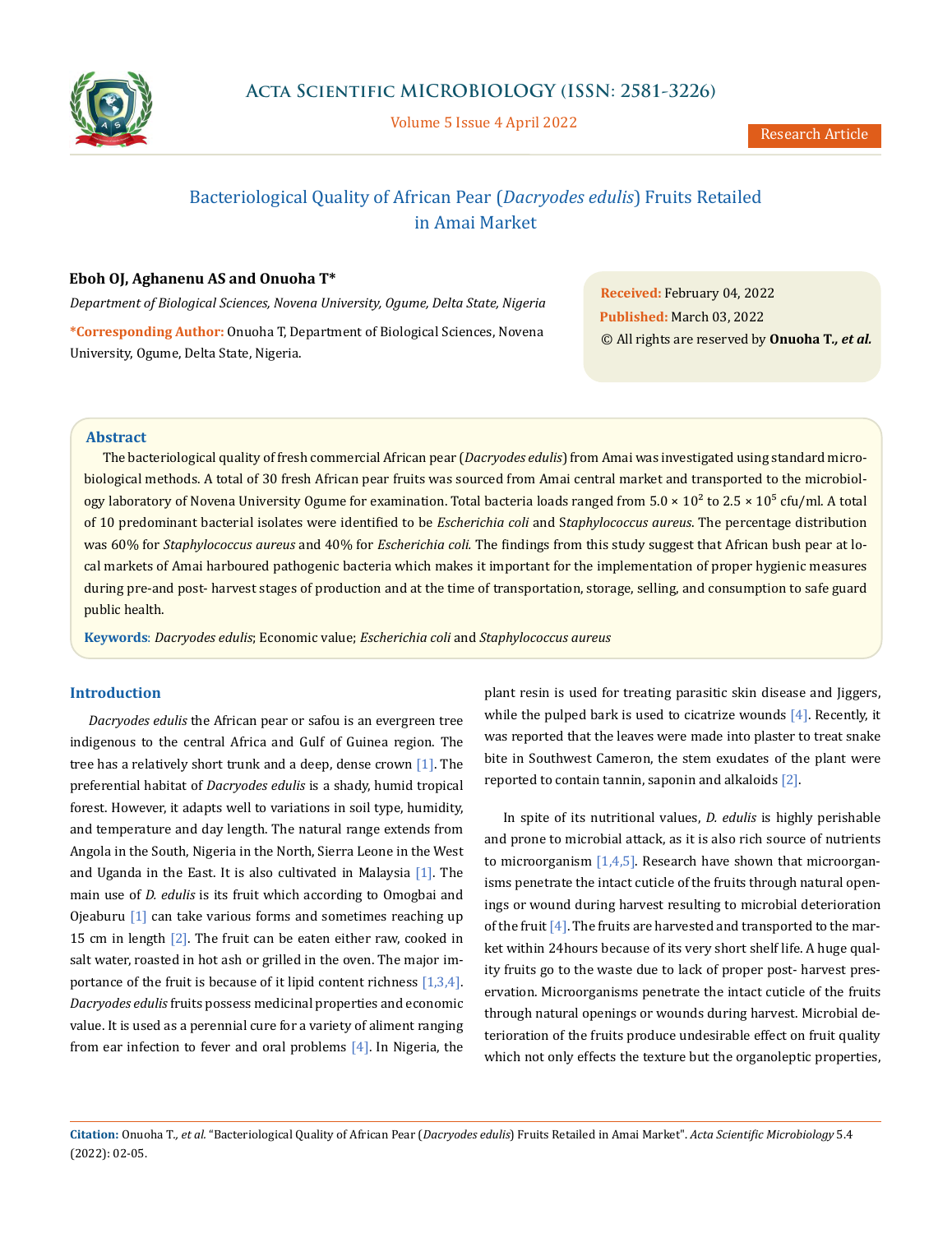03

resulting in spoilage  $[5]$ . The aim of this study was to investigate *Dacryodes edulis* fruit for their bacterial load sold in Amai market.

### **Materials and Methods**

#### **Study location**

The study location was Amai town. Amai is located in Ukwuani Local Government area of Delta State, Nigeria. The geographical location of Amai is 06˚ 50' E and latitude: 05˚ 45' N, it is bounded on the west by Umuebu, to the east by Ogume, the south by Ezionum and Obiaruku in the northern. Amai has a central market, which is located close to Novena University Campus and opens every four days for trading.

#### **Sample collection**

A total of 30 bush pear fruits were sourced from various vendors within Amai market. The collected samples were immediately transferred into sterile polythene bags and transported to the laboratory for immediate analysis.

### **Sterilization of apparatus**

All the apparatus used for this work including conical flask, petri- dishes, test-tubes, pipette, staining rack, bijou bottles, test tube racks, inoculating loop, inoculating needle and measuring cylinder were thoroughly washed with detergent and rinsed with distilled water. They were then sterilized in the autoclave at 121˚C for 15mins at 15Ibs. The inoculating loop and needle was flamed to red hot before use.

#### **Media and reagents**

The microbiological media used for the estimation of total heterotrophic bacteria include; Mannitol salt and MacConkey agar. The media was prepared according to manufacturer's instructions, using moist heat sterilization method with the aid of autoclave which operates at 121˚C for 15min.

## **Preparation of media**

The dehydrated powder of mannitol salt, nutrient and MacConkey agar (27.78 g) each was dissolved in 250 ml of distilled water mixed thoroughly to aid adequate distribution of the agar and later subjected to sterilization at 121˚C for 15mins. After sterilization, the agar medium was allowed to cool before pouring into the petri dishes and after solidification of the agar. The media plates were inverted to prevent contamination of steam from the plate cover.

#### **Enumeration of total bacterial counts and isolation**

The spoilt parts of the pear fruits were cut out and mashed in a sterile mortar and 10 grams was added into 100ml of the sterile normal saline. The samples were serially diluted in ten folds. Total bacterial plate counts were determined using pour plate technique. Then the molten Nutrient agar, MacConkey agar and Mannitol salt agar at 45˚C were poured into the petri dishes containing 1 ml of the appropriate dilution for the isolation of the total bacteria coliforms respectively. They were swirled to mix and the total bacterial counts were counted using a colony counter after incubating the plates at 37˚C for 24h. Colonies was sub-cultured on slants for identification.

## **Preparation of pure culture**

After the isolation and growth of the organism, a freshly prepared agar was made and poured into a petri dish and it was then allowed to cool. With the aid of a sterile inoculating loop which was flamed by the Bunsen burner a colony was picked and then it was streaked on the solidified agar plate at an angle. The inoculating loop was then flamed again and the plate was streaked again at another angle till all sides of the plate was covered. Then it was incubated for 24 hours at 37˚C.

#### **Preparation of slant**

This was done by preparing a fresh agar in a flask which was firstly heated (emulsification) to dissolve the agar, 5ml was then poured into a sterile Bijou bottle and it was autoclaved at 121˚C for 15min after which it was left in a slant position cool. The pure cultured organism was then transferred to it and allowed to incubate at 37˚C for 24 h, growth can be observed on the surface of agar slant.

# **Biochemical test for identification of bacteria isolates Gram staining**

A smear of bacterial isolate was made on a clean grease free slide with the aid of a sterile wire loop (inoculating loop). The smear was made by the addition of a loop full of distilled water and a loop full or a pick of the bacteria isolate on a clean grease free slide which was then heat-fixed and stained with crystal violet solution for 60 seconds which is the primary stain. Then the excess stain was poured off and it was washed with water, Lugol's iodine (Grams iodine) was added an allowed to react for 30 seconds. Iodine was washed off with water and was decolourized with acetone or 70%

**Citation:** Onuoha T*., et al.* "Bacteriological Quality of African Pear (*Dacryodes edulis*) Fruits Retailed in Amai Market". *Acta Scientific Microbiology* 5.4 (2022): 02-05.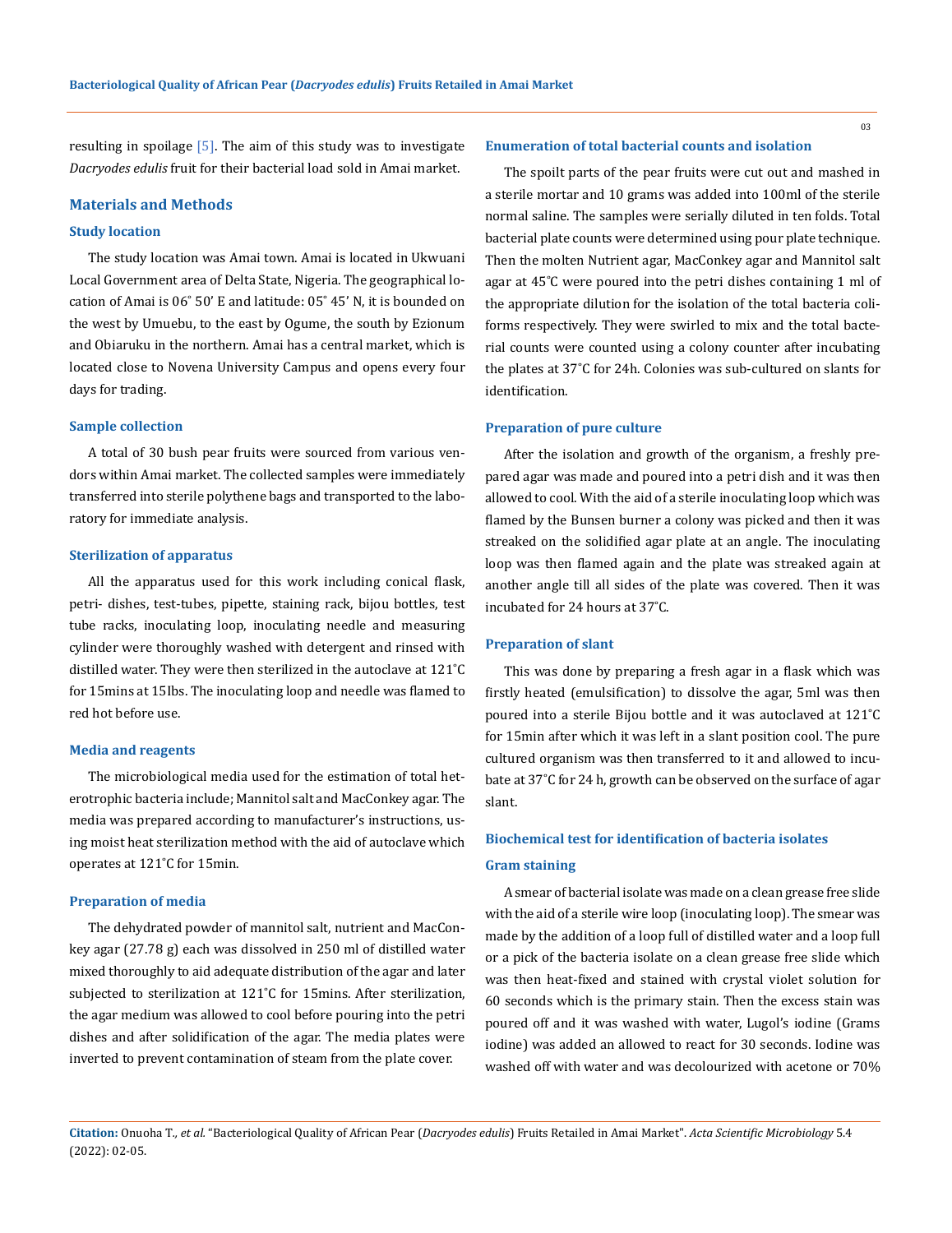alcohol, it was then rinsed immediately with water and counterstained with safranin solution for 60 seconds. Finally, the slide was washed with water to remove any excess stain and it was blotteddry and observed under the microscope using ×100 objective lens with oil immersion [6]. Motility test, Catalyses, Indole, Methyl red and Urease test was also used for characterizing the isolates

# **Results**

Table 1 presents the total bacteria loads by the different retailers. The bacterial load was the highest in A, followed by samples C, samples D and samples B. The range of the TVC was from  $5.0 \times 10^2$ to  $2.5 \times 10^5$  cfu/ml.

| <b>Retailer</b> | TVC (cfu/ml)        |
|-----------------|---------------------|
| А               | $5.0 \times 10^{2}$ |
| B               | $1.0 \times 10^{4}$ |
| C               | $2.5 \times 10^{5}$ |
| D               | $2.0 \times 10^{4}$ |

| <b>Table 1:</b> Total viable count (TVC) of pear <i>(D. edulis)</i> sold at Amai |
|----------------------------------------------------------------------------------|
| market.                                                                          |

The bacterial colonies were characterized and identified using standard techniques. A total of 10 predominant bacterial isolates were recovered and this was distributed in both species of *Escherichia coli* and *Staphylococcus aureus.*

| S/N<br><b>Isolates</b> | $\mathbf G$ | <b>Ca</b> | Cos       | M         | <b>Ci</b>                | 0x        | M         | $\mathbf{V}$             | <b>Novobiocin</b><br>sensitive | Ind                      | <b>TSI</b> | S | $\bf{B}$ | Gas        | $H_2S$         | <b>OP</b>                                                                                   |
|------------------------|-------------|-----------|-----------|-----------|--------------------------|-----------|-----------|--------------------------|--------------------------------|--------------------------|------------|---|----------|------------|----------------|---------------------------------------------------------------------------------------------|
| 1                      | <b>GNB</b>  | $\ddot{}$ |           | $+$       | $\overline{\phantom{a}}$ | $\ddot{}$ | $+$       | $\overline{\phantom{a}}$ |                                | $\overline{\phantom{0}}$ | $\ddot{}$  | Y | Y        | <b>YES</b> | N <sub>O</sub> | Escherichia coli<br>Staphylococcus aureus                                                   |
| 2                      | GPC         | $\ddot{}$ | $\ddot{}$ |           |                          |           |           |                          | $+$                            |                          |            |   |          |            |                |                                                                                             |
| 3                      | GNB         | $\ddot{}$ |           | $\ddot{}$ | $\overline{\phantom{a}}$ | $\ddot{}$ | $\ddot{}$ |                          |                                | $\overline{\phantom{a}}$ | $\ddot{}$  | Y | Y        | <b>YES</b> | N <sub>0</sub> | Escherichia coli<br>Staphylococcus aureus<br>Staphylococcus aureus                          |
| 4                      | <b>GPC</b>  | $+$       |           |           |                          |           |           |                          | $+$                            |                          |            |   |          |            |                |                                                                                             |
| 5                      | GPC         | $\ddot{}$ | $\ddot{}$ |           |                          |           |           |                          | $\ddot{}$                      |                          |            |   |          |            |                |                                                                                             |
| 6                      | <b>GNB</b>  | $\ddot{}$ |           | $+$       | $\overline{\phantom{a}}$ | $+$       | $\ddot{}$ | $\overline{\phantom{a}}$ |                                | $\overline{\phantom{a}}$ | $\ddot{}$  | Y | Y        | <b>YES</b> | N <sub>O</sub> | Escherichia coli<br>Staphylococcus aureus<br>Staphylococcus aureus<br>Staphylococcus aureus |
| 7                      | GPC         | $\ddot{}$ | $\ddot{}$ |           |                          |           |           |                          | $\ddot{}$                      |                          |            |   |          |            |                |                                                                                             |
| 8                      | GPC         | $+$       | $+$       |           |                          |           |           |                          | $\ddot{}$                      |                          |            |   |          |            |                |                                                                                             |
| 9                      | <b>GPC</b>  | $+$       | $\ddot{}$ |           |                          |           |           |                          | $\ddot{}$                      |                          |            |   |          |            |                |                                                                                             |
| 10                     | GNB         | $\ddot{}$ |           | $+$       | $\overline{\phantom{0}}$ | $\ddot{}$ | $\ddot{}$ | $\overline{\phantom{a}}$ |                                | $\overline{\phantom{a}}$ | $\ddot{}$  | Y | Y        | <b>YES</b> | N <sub>0</sub> | Escherichia coli                                                                            |

**Table 2:** Biochemical Test on Isolates Obtained.

Key: + = Positive - = Negative; GPB = Gram Positive Bacilli; GPC = Gram Positive Cocci; GNB = Gram Negative Bacilli; + = Positive; - = Negative; Ca = Catalase; Co = Coagulase; M = Methyl Red; V = Voges Proskauers; Ox = Oxidase Test; Ind = Indole Test; OP = Organisms Present.

Table 3 shows the distribution of the bacterial isolates. *Staphylococcus aureus* occur more frequent in all the sample than *Escherichia coli*. The percentage distribution of *Staphylococcus aureus*  was 60%, while that for *Escherichia coli* was 40%.

| <b>Bacterial isolates</b> | <b>Number of isolates</b> | <b>Percentage</b> |
|---------------------------|---------------------------|-------------------|
| Escherichia coli          | 4                         | 40%               |
| Staphylococcus<br>aureus  | h                         | 60%               |
| Total                     | 10                        | 100%              |

**Table 3:** Distribution of bacterial isolates in bush pear (*D. edulis*) sold at Amai Market.

**Citation:** Onuoha T*., et al.* "Bacteriological Quality of African Pear (*Dacryodes edulis*) Fruits Retailed in Amai Market". *Acta Scientific Microbiology* 5.4 (2022): 02-05.

04